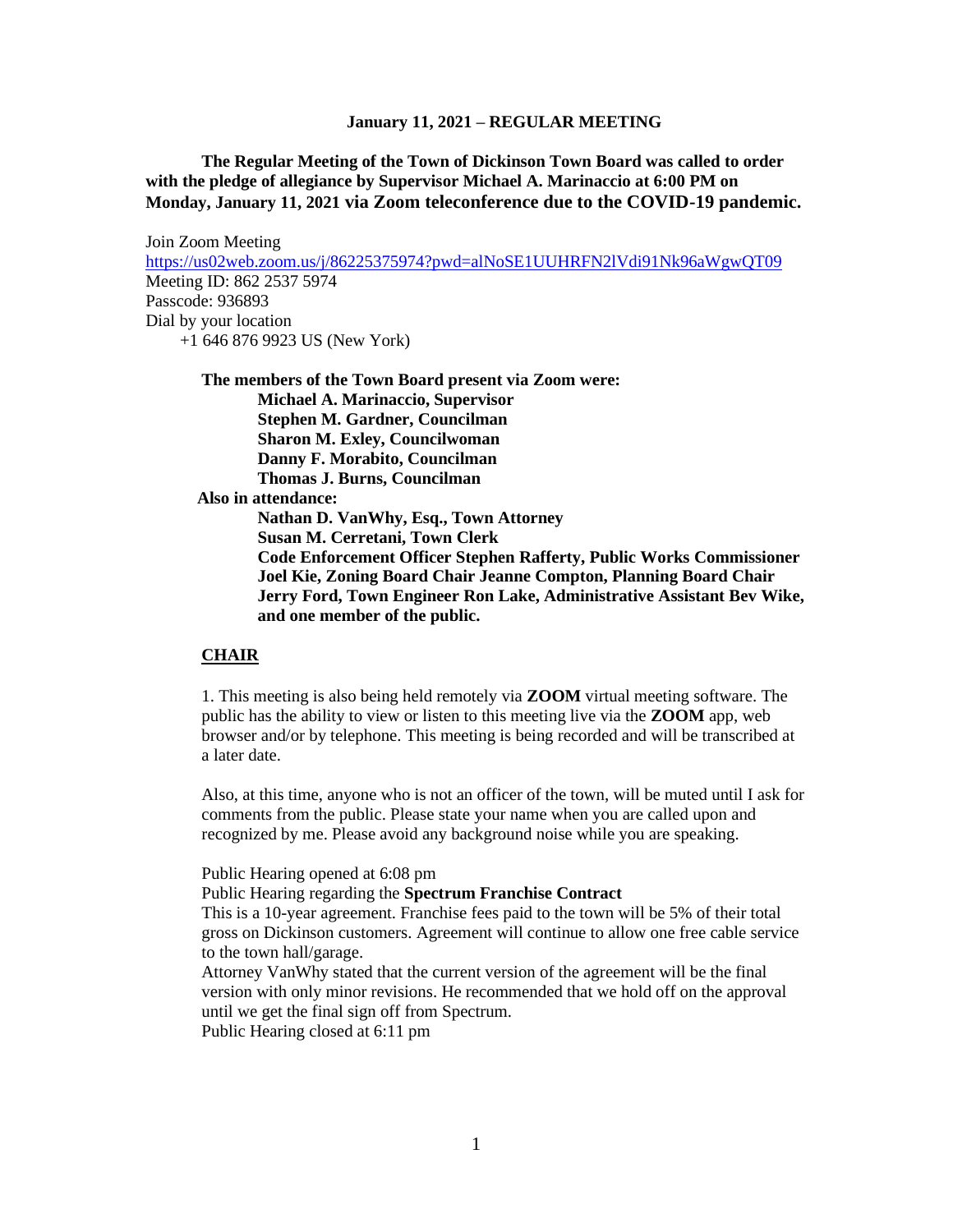# **January 2021 Supervisor's Report**

**1.** Please take notice that we continue to maintain strict measures in place relating to anyone visiting the Town Hall to conduct business. That includes all town staff and elected and appointed officials. We now have a **RING** System installed at both entrance doors to the building. You will be asked what sort of business that you need to conduct. You must wear a face mask, or you will not be allowed to enter the town hall, you must use hand sanitizer on your hands which will be provided at both entrances and at the Town Clerk's Counter and the Old Front Street entrance. You must sign in prior to conducting any town business. Additional procedures are listed on our town website. The Town State of Emergency, which I recently renewed for January 2021, remains in place until further notice. Our town continues to operate under a State of Emergency due to the epidemic.

#### **2. 2020 Town Review**

As everyone is aware, 2020 was one of the most challenging years that we have ever faced. **COVID-19** epidemic posed extreme challenges to not only for our town operations, but for the general public. As of today, the challenge continues but there is a glimmer of light at the end of the tunnel. While our town and all the other municipalities continue to operate under a State of Emergency, thanks to our elected and appointed officials, our staff who work in the town court system and in our public works departments, we have been able to keep our town operations running as smoothly as possible with little or no major interruptions. We put together a great budget for 2021 despite reduced income from our various sources and with a very small increase in our property taxes. We will continue to be challenged for most of this year due to the epidemic, but I am certain that we will maintain our town in an efficient and cost-effective manner. I am proud of our town, our residents, our staff, and town officials and appreciate all their efforts in making the Town of Dickinson a great place to live and work.

It is with great sadness to announce to all of you tonight that our very Own Bev Wike has decided to retire. We have not come up with an exact date yet, but it will be around early spring. We are working rewriting a job description for the position. Once we complete that we will begin the search process by advertising her position as well as by word of mouth. As all of you, Bev has done an admirable job in all the facets of her responsibilities and they are many. Our plan is to hire someone and have Bev train with the new hire for at least a month. I will keep the board up to date as we move forward in filling this very important position.

- 3. I reviewed the town credit card charges and found no issues.
- 4. Reminder: The **Annual AOT Training School** will be held virtually from Feb. 14 through the  $17<sup>th</sup>$ . Cost is \$100 per person for member towns. I have registered for the school and will be voting in the annual business meeting that will take place on the  $17<sup>th</sup>$ . Dan Morabito is designated as the alternate in the event I am unable to attend the business meeting. I will discuss this further with Dan as we get closer to the date.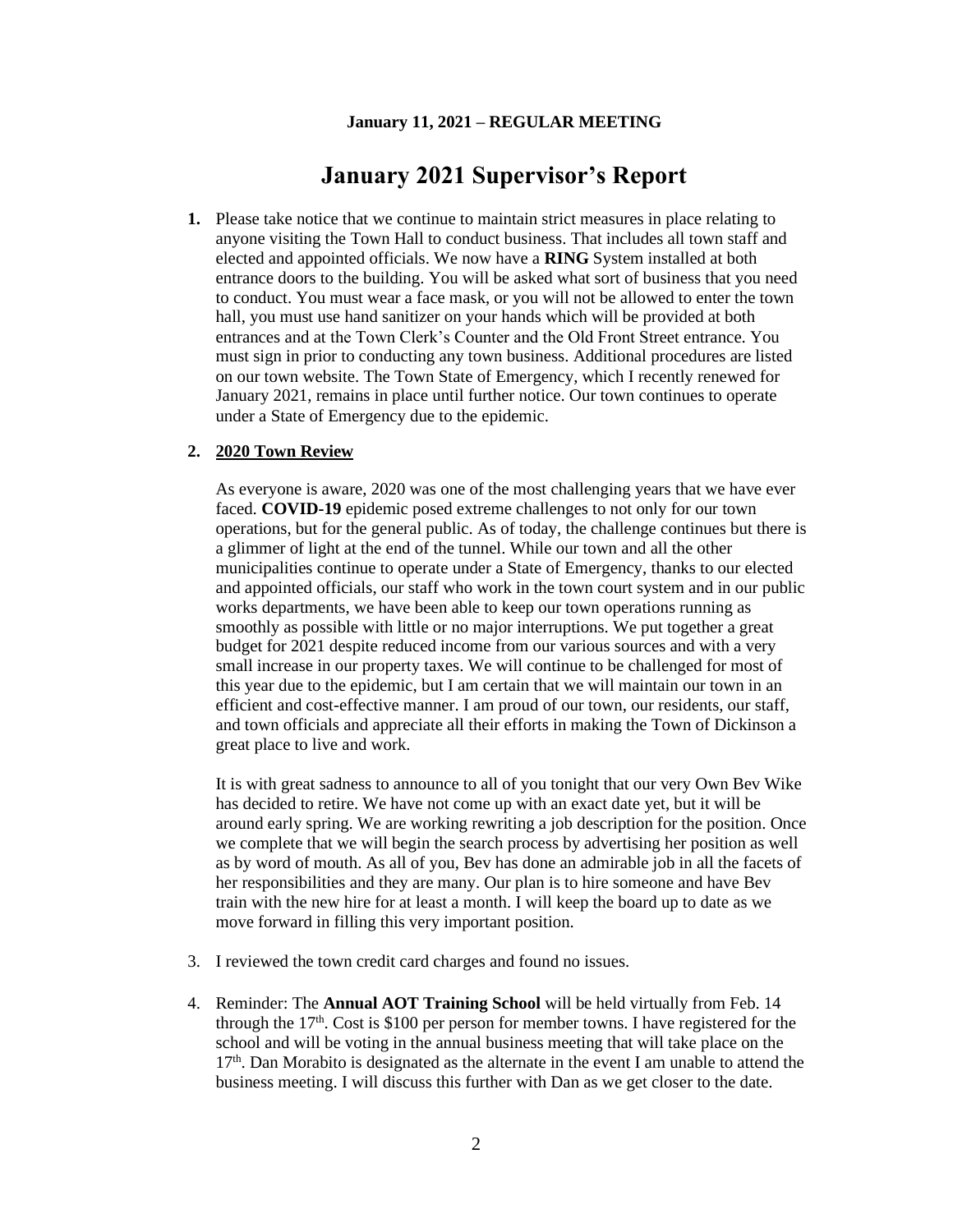#### **SUPERVISOR'S REPORT CONTINUED:**

- 5. As a reminder, **Broome County Real Property** will no longer offer off-site collection for property tax payments in any of the towns. Off-site tax collection offices will be centralized at the **Oakdale Mall**, former **Sears** building and the **Broome County Office, Edwin L. Crawford Building**. Both locations will have a drop-box available for payments as well. The former Sears location will be open Monday through Friday from 9am to 3:45pm for collection of current taxes only, for the entire month of January and the last days of the months in February and March for property tax payments, for the towns that **Broome County Real Property** collects taxes for. The Broome County Office location will continue to collect both current and delinquent taxes year-round Monday through Friday from 8am to 3:45pm.
- 6. The Town Planning Board will be conducting a meeting on Monday, January 25, starting at 6 PM. The meeting will be held via **ZOOM**. Invites will be sent to the members of the Planning Board, Town Clerk, Town Attorney, Steve Rafferty, and Tom Burns. The meeting will be posted on our web site so that the public and other town officials can attend. The Planning Board will be reviewing the proposals from **Fairview Recovery**. Screen Sharing will take place to show all the plans and specifications of the proposal and everyone using video will be able to view the plans. There will not be any voting on this project by the Planning Board at this time while they wait for the County Review results.
- 7. Met with the County on Friday on a **ZOOM** meeting to discuss **COVID-19** status. Numbers are up significantly. 260 positive cases reported in one day. The average was around 100 cases. 106 people are currently being hospitalized. They expect numbers to come down in February. We are currently in the 1A mode which is established by the state regarding vaccinations. There were 5000 vaccines available and all have been given out. 1-A is for nursing home patients, nursing home staff, etc. 1-B will be in place today. That group includes teachers, school staff, school nurses and health providers, transit workers, public works staff, first responders, people 75 years and older. This will be done through appointments and the vaccinations will be given out pending supply. The county is also looking at developing mass vaccine sites throughout the county capable of handling around 1000 people per day and pending supplies. Hospitals, pharmacies, and possibly various medical centers will also be giving the vaccine shots. The county is looking for volunteers to assist in contact tracing which can be done from your home, traffic controllers, etc. Anyone that is interested in volunteering may call Mary McFadden at the County Health Department at 778-2802 or Emergency Services Director Michael Ponticiello at 778- 2170.
- 8. It was also reported that sales tax numbers in New York have increased from deficit of 13% down to 3% from last year's totals which is great news to all municipalities who greatly depend on sales tax to run their operations. We should have a handle on sales tax revenue sometime in February.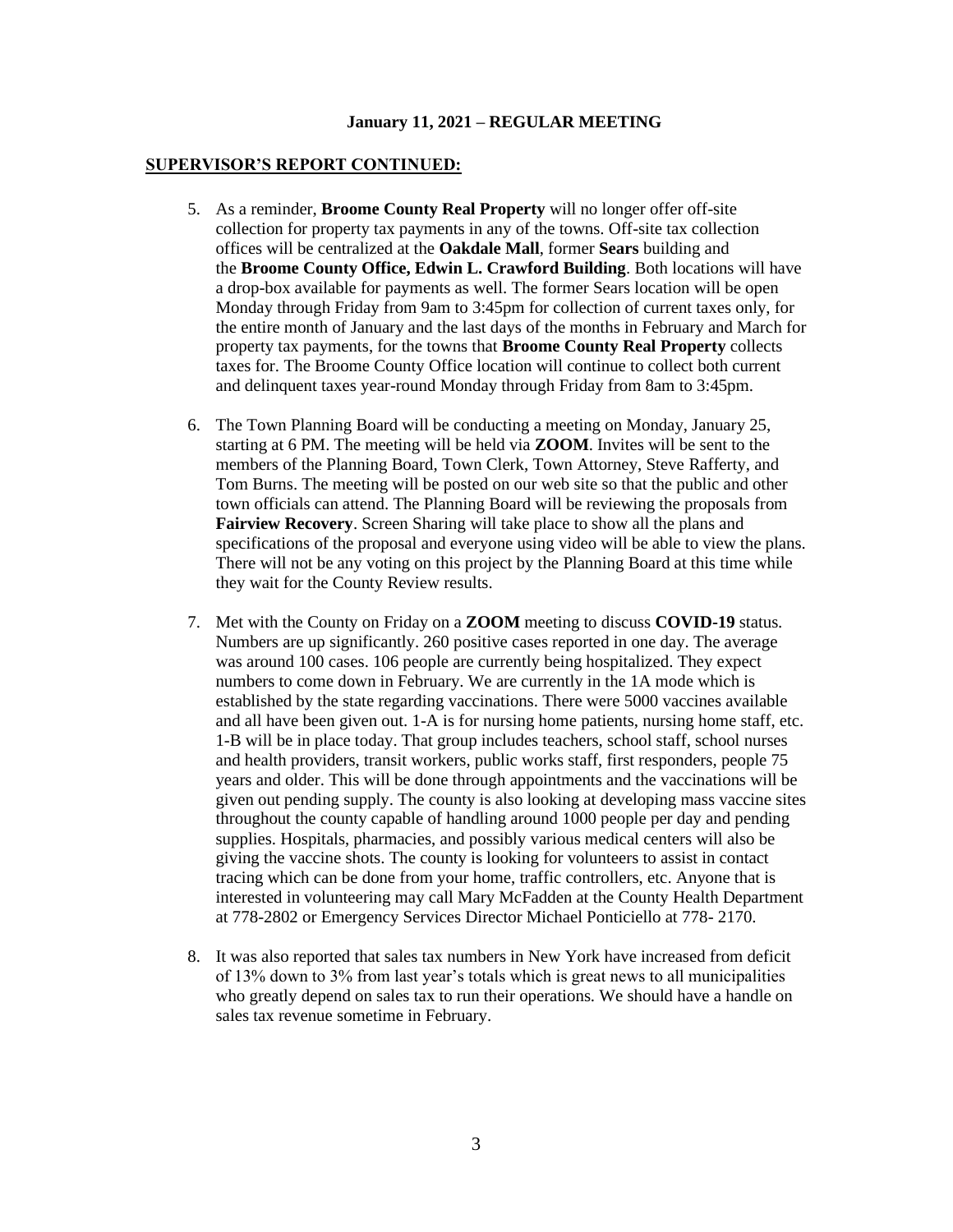#### **SUPERVISOR'S REPORT CONTINUED:**

- 9. Ron Lake is home recovering from recent surgery. Wishing Ron a speedy and complete recovery.
- 10. I just received a message from the Broome County Emergency coordinator Michael Ponticello today and he stated that the **NY State DOT** is looking into the road blocking by the **Norfolk Southern Railroad**.

#### **Code Violations**

847 Front Street order to remedy. Ping pong table in front lawn.

47 Adams Street order to remedy. Property maintenance code - rubbish and garbage on the front porch.

### **Dog Control Monthly report December 2020**

**TOWN:** 1 call, stray dog running lose. Could not locate the dog. Talked to the owner of the dog, Snowden St. resident, he is looking for a new home for the dog once the dog is found.

**VILLAGE:** 2 calls: Report of barking dog. The owner of the dog was spoken to and she stated she would take corrective action. Report of a stray dog running lose. Unable to locate the dog.

### **NYSEG UTILITY SHUTOFF NOTICES**

There were no **NYSEG** notices sent out to any of our residents this month.

Our next Town Board Meeting is scheduled for February 1, 5:30 PM, most likely via Zoom.

Fireworks at Otsiningo Park are scheduled for Saturday, January 23<sup>rd</sup> at 7 pm.

Councilman Morabito mentioned that there is a broken shelving unit and a broken branch in the front lawn at 149 Iris Drive that is unsightly and would like to see removed.

#### **PUBLIC COMMENTS**

None being heard.

#### **COMMITTEE REPORTS**

#### • **PUBLIC WORKS**

o Councilwoman Exley is now the Co-chair of the Highway Department. She and Highway Superintendent Kie are working on a feasibility study to create a sidewalk district on Front Street.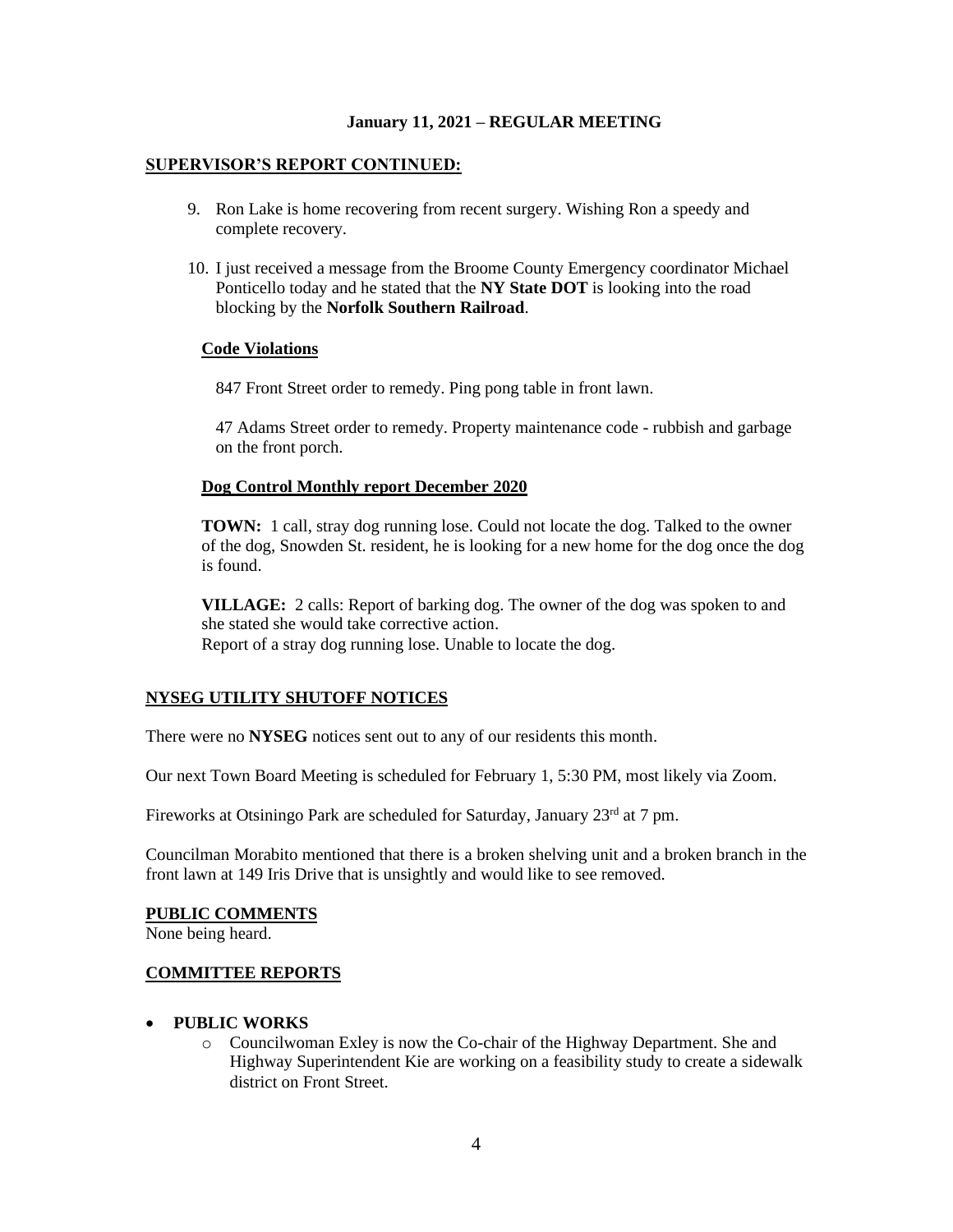o Councilwoman Exley stated that 3 members of the Highway Department are planning on retiring. Supervisor Marinaccio replied that Highway Superintendent Kie has a plan in place for the replacements.

# • **FINANCE**

# o **TOWN CLERK MONTHLY FINANCIAL REPORT**

Councilman Gardner made a motion to accept the **December 2021 Monthly Financial Report** for the **Town Clerk** in the amount of **\$1,613.00,** seconded by Councilman Morabito. All in favor.

### o **TOWN COURT MONTHLY FINANCIAL REPORTS**

Councilman Morabito made a motion to accept the **Financial Report** for the **Town of Dickinson Court** for the month of **October 2020** in the amount of **\$35,945.00** On a motion of Councilman Gardner and seconded by Councilman Morabito. State: \$35,945.00 County: \$595.00 Town: \$6,030 All in favor.

o Councilman Morabito made a motion to accept the **Financial Report** for the **Town of Dickinson Court** for the month of **November 2020** in the amount of **\$17,038.00** On a motion of Councilman Gardner and seconded by Councilwoman Exley. State: \$14,638.00 County: credit of \$40.00 Town: \$2,440.00 All in favor.

# o **ABSTRACTS FOR APPROVAL**

On Motion from Councilman Gardner, seconded by Councilwoman Exley to approve **abstract #13** dated **December 31, 2020** in the amount of **\$119,058.80.** Vote Ayes- 5, Nays-0, Absent-0.

Supervisor Marinaccio voting Aye Councilman Gardner voting Aye Councilwoman Exley voting Aye Councilman Morabito voting Aye Councilman Burns voting Aye

Unanimously passed and noted as duly adopted.

### **Abstract Summary of Audited Vouchers for Funds respectively in the amount(s) of \$119,058.80.**

#### **Voucher #13 for December 31, 2021 year in the amount of \$119,058.80:**

| <b>General Fund</b>          | \$55,737.38 |
|------------------------------|-------------|
| <b>Part Town</b>             | \$0.00      |
| <b>Highway</b>               | \$37,547.02 |
| <b>Fire Districts</b>        | \$0.00      |
| <b>Light Districts</b>       | \$3,725.29  |
| <b>Sewer Operating Dist.</b> | \$18,757.50 |
| <b>Water Operating Dist.</b> | \$3,291.61  |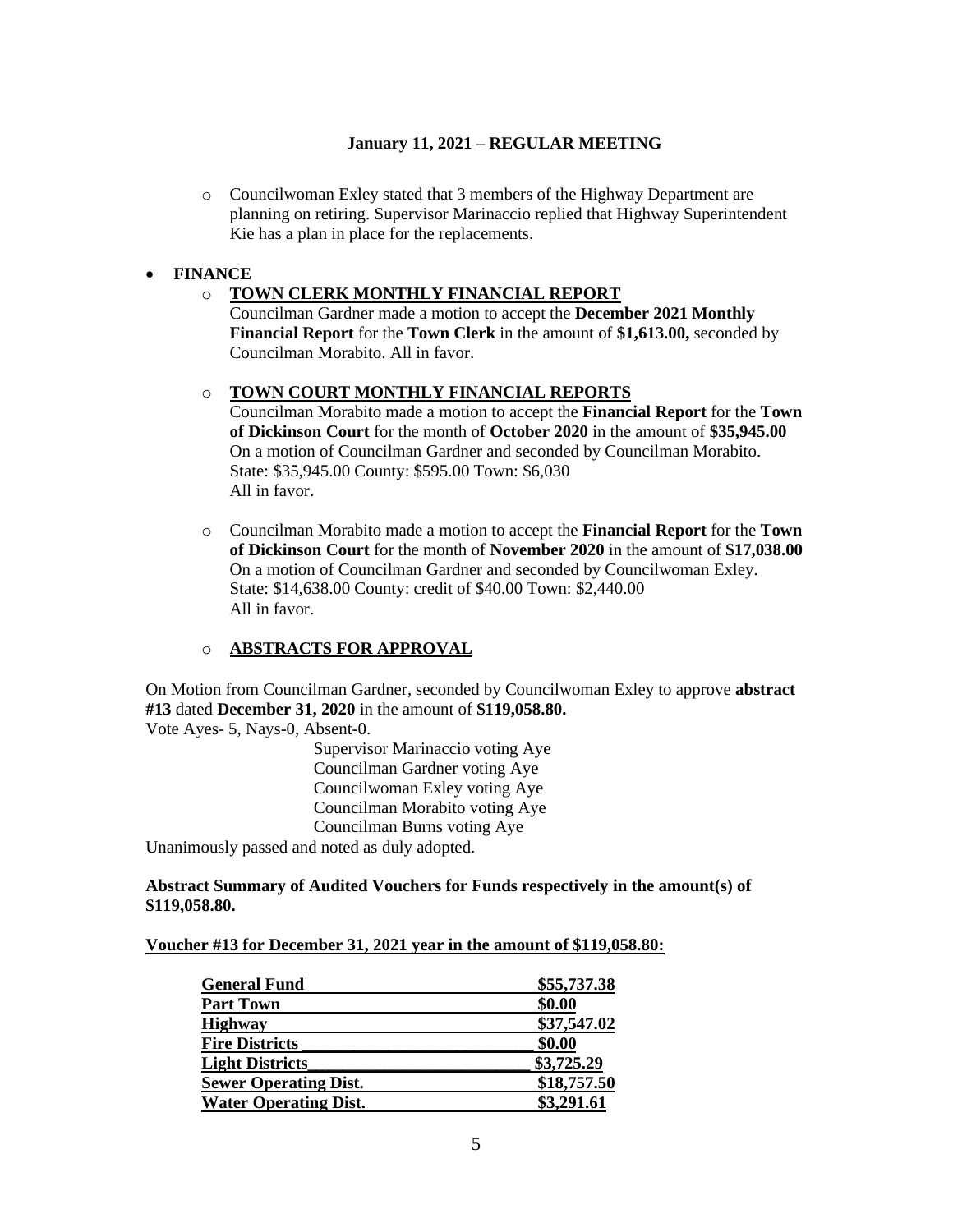On Motion from Councilman Gardner, seconded by Councilman Burns to approve **abstract #1**  dated **January 11, 2021** in the amount of **\$148,833.97.**

Vote Ayes- 5, Nays-0, Absent-0.

Supervisor Marinaccio voting Aye Councilman Gardner voting Aye Councilwoman Exley voting Aye Councilman Morabito voting Aye Councilman Burns voting Aye

Unanimously passed and noted as duly adopted.

**Abstract Summary of Audited Vouchers for Funds respectively in the amount(s) of \$148,833.97.**

| icher #1 for January 11, 2021 year in the amount of \$148,833.97 |             |
|------------------------------------------------------------------|-------------|
| <b>General Fund</b>                                              | \$75,979.83 |
| <b>Part Town</b>                                                 | \$450.00    |
| <b>Highway</b>                                                   | \$26,795.29 |
| <b>Fire Districts</b>                                            | \$10,262.00 |
| <b>Light Districts</b>                                           | \$297.55    |
| <b>Sewer Operating Dist.</b>                                     | \$2,000.00  |
| <b>Water Operating Dist.</b>                                     | \$33,049.30 |
|                                                                  |             |

**Voucher #1 for January 11, 2021 year in the amount of \$148,833.97:** 

#### • **PERSONNEL**

Councilman Gardner stated that three of the Highway Department employees will be retiring. Mr. Kie will be working on the replacements during the year.

### • **PLANNING**

Chairman Ford stated that there is a meeting scheduled for Monday, January  $25<sup>th</sup>$  at 6 pm via Zoom to discuss the Adams Street project that also involves the Zoning Board.

### **APPROVAL OF MINUTES**

On a motion by Councilwoman Exley seconded by Councilman Gardner to approve the **December 7, 2021 Work Session Meeting Minutes and the December 14, 2021 Regular Meeting Minutes**. All in favor. Vote-5 Ayes, Nays-0, Absent-0.

Attorney VanWhy introduced the newest member of the VanWhy family – a beautiful little baby girl named Hannah, born on January 5, 2021. Congratulations to the VanWhy family!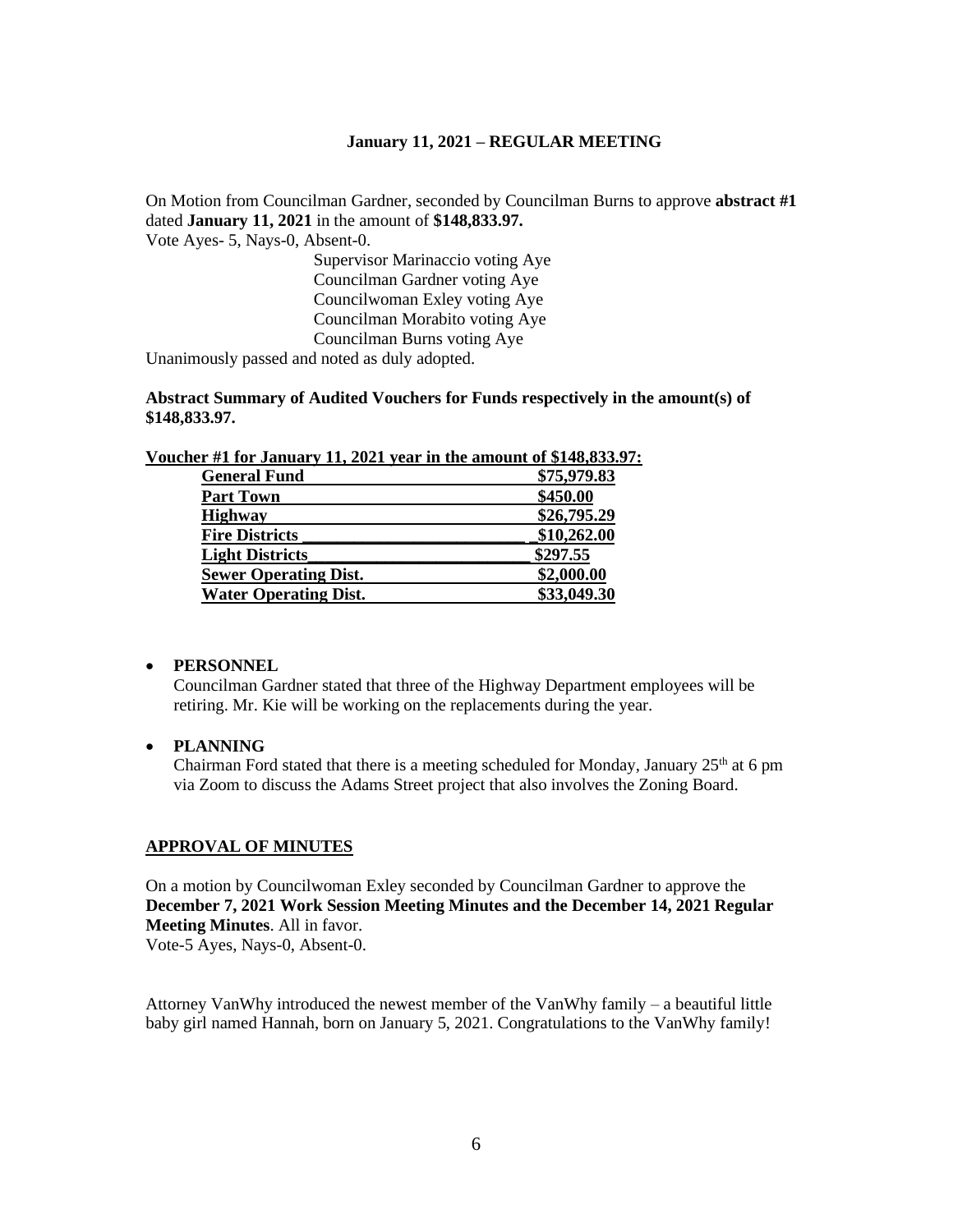### **ATTORNEY**

### **RESOLUTION: ADOPTING THE 2021 ORGANIZATIONAL RESOLUTION**

### **RESOLUTION 2021-1**

The following Resolution was offered by Councilman Gardner, who moved its adoption, seconded by Councilman Morabito to wit:

BE IT RESOLVED, by the Town Board of the Town of Dickinson, Broome County, New York as follows:

#### **RESOLUTION: ADOPTING THE 2021 ORGANIZATIONAL RESOLUTION**

The question of adoption of the foregoing Resolution was duly put to a vote on roll call which resulted as follows: All in favor. Vote Ayes –5, Nays – 0, Absent-0.

> Supervisor Marinaccio voting Aye Councilman Gardner voting Aye Councilwoman Exley voting Aye Councilman Morabito voting Aye Councilman Burns voting Aye

All in favor. Copy on file.

### **RESOLUTION: APPOINTING PLANNING BOARD MEMBER JUDIE MICKELSON**

#### **RESOLUTION 2021 -2**

The following Resolution was offered by Councilman Burns, who moved its adoption, seconded by Councilwoman Exley to wit:

BE IT RESOLVED, by the Town Board of the Town of Dickinson, Broome County, New York as follows:

#### **RESOLUTION: APPOINTING JUDIE MICKELSON AS A MEMBER OF THE PLANNING BOARD.**

The question of adoption of the foregoing Resolution was duly put to a vote on roll call which resulted as follows: All in favor. Vote Ayes –5, Nays – 0, Absent-0.

> Supervisor Marinaccio voting Aye Councilman Gardner voting Aye Councilwoman Exley voting Aye Councilman Morabito voting Aye Councilman Burns voting Aye

All in favor

#### **RESOLUTION: SPECTRUM FRANCHISE AGREEMENT**

The resolution to approve the Spectrum agreement was put on hold until all the details of the contract are finalized.